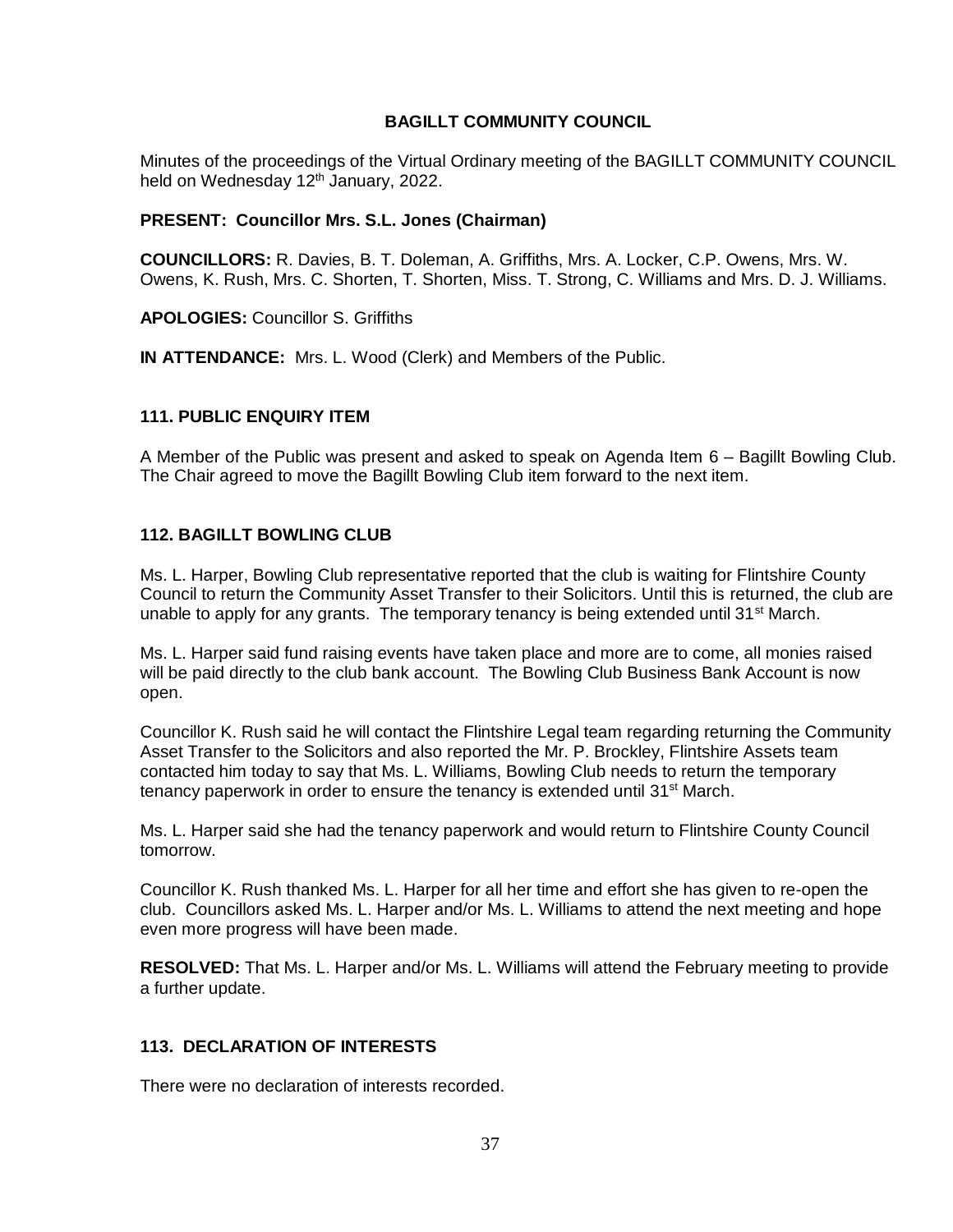### **114. POLICING MATTER**

The Clerk reported a response had been received from Inspector S. Roberts regarding the Council's concerns as to the lack of Policing in the village.

Councillor were keen to arrange for Councillors to meet with the Police to discuss matters. Councillors R. Davies, B. T. Doleman, Mrs. S. L. Jones, C. P. Owens, K, Rush and Miss. T. Strong were proposed and agreed to be the delegation who attended the meeting.

**RESOLVED:** That the Clerk will contact Inspector S. Roberts and the Police Crime Commissioner to arrange a meeting.

### **115. STREETSCENCE**

Mr. T. Cartwright, Flintshire Street scene was unable to attend the meeting and asked any issues were reported via the Clerk.

The Clerk reported that Mr. T. Cartwright had responses to a previous query regarding Old London Road cobbles, the response was the costs to restore the cobbles would be significant, and unfortunately the Council does not have resources available to consider this. If any funding does become available in the future to carry out such works, the Council will consider this location and will contact the Community Council accordingly.

Councillor C. P. Owens reported water leaks in various areas of the village, namely Old Royal Oak and the Boot End. If appears the Water Board have carried out works and then not repaired the areas satisfactorily.

**RESOLVED:** That the Clerk will report issues to Mr. T. Cartwright.

### **116. ST. MARY'S & ST. PETER'S CHURCH**

The Clerk reported as previously discussed Rev. K. Evans had sought financial support from the Council to pay towards a handrail on the pedestrian steps. The Council agreed a figure of up to £3,000 but asked the Reverend to seek quotations.

Rev. K. Evans shared via the Clerk just one quotation which the Council felt was a little high therefore suggested that the Reverend sought more quotations to ensure best value was achieved.

The Council requested this item was put back on the next agenda for further discussion.

**RESOLVED:** That the Clerk will contact Rev. K. Evans and ask more quotations are sought and passed to the Council for consideration next month.

### **117. MINUTES**

**RESOLVED:** That the Minutes of the Annual Council meeting held on 10th November, 2021 be confirmed as a correct record and signed by the Chairman.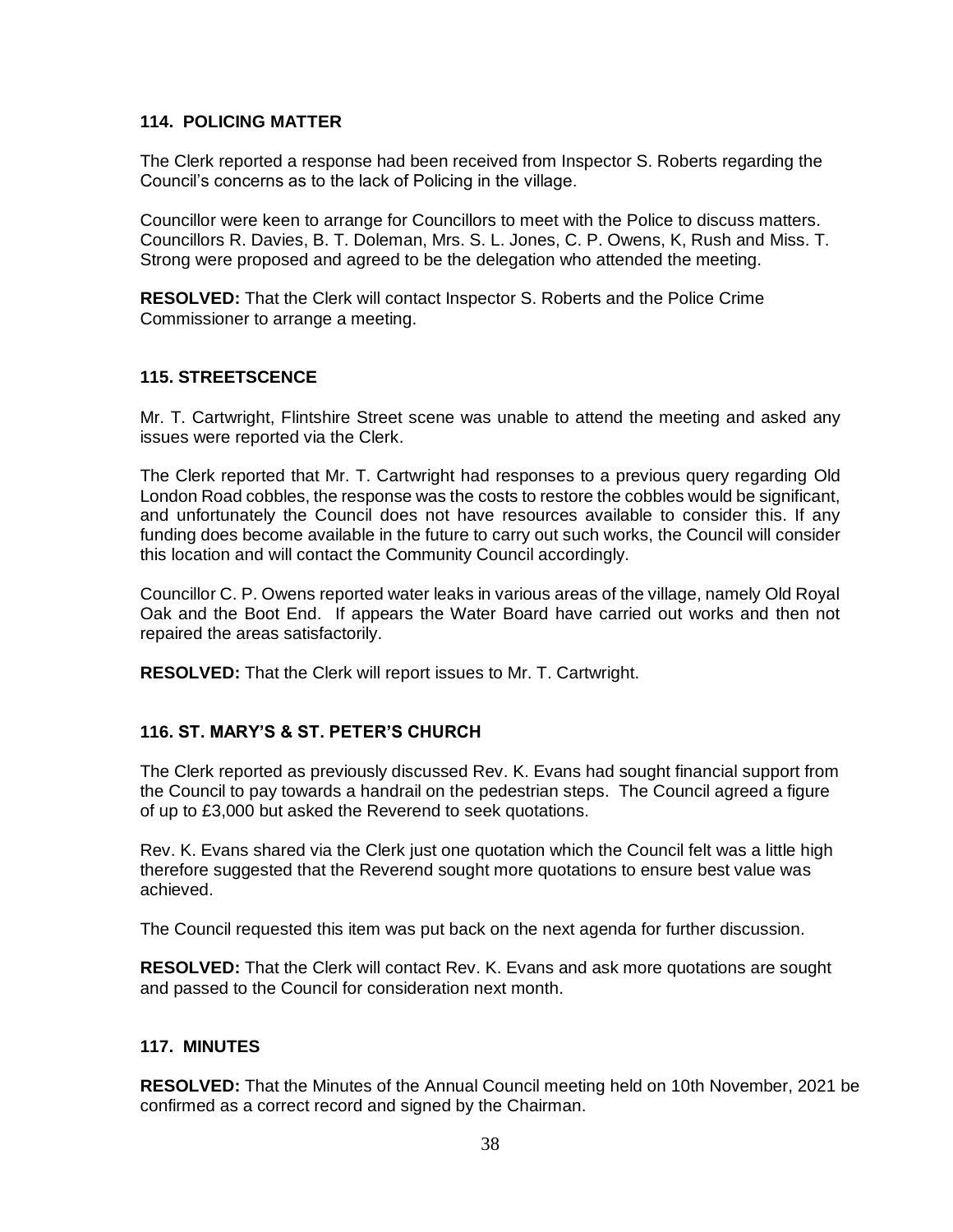## **118. CHAIRMAN COMMUNICATIONS**

The Chairman had no communications to report.

## **119. REPORTS BY REPRESENTATIVES & COUNTY COUNCILLORS**

Councillor K. Rush reported that he had been in contact with Ms. S. Slater, Flintshire Bio-diversity Officer regarding the planting on wildflowers near Beechcroft and asked these were put on hold, due to an on-going issue with parking. The residents need more parking and if this was agreed, the wildflowers would need to be removed.

Councillor K. Rush has requested a site meeting with Mr. S. Tulley, Highways Officer regarding the parking options and also to consider looking into grants, which may be available.

**RESOLVED:** Noted.

#### **120. PLANNING**

#### **a. Applications Determined – On-Line Consultation Period**

| <b>App No</b> | ∣ Location                     | <b>Detail</b>                                |
|---------------|--------------------------------|----------------------------------------------|
| 062243        | Land opposite Britannia House, | Outline application for the erection of no 8 |
|               | <b>Bagillt Road, Bagillt</b>   | apartments in two blocks.                    |

After consultation with West Ward Members, the Council objected to this application due to issues with drainage and sewerage and also issues with access, increased traffic and parking.

**RESOLVED:** That the objections were shared with the Planning department.

| <b>App No</b> | Location                 | <b>Detail</b>                                                                                                                  |
|---------------|--------------------------|--------------------------------------------------------------------------------------------------------------------------------|
| 062017        | Ysgol Glan Aber, Bagillt | New standalone building to provide early<br>years and wrap around childcare facility with<br>additional site improvement works |

After consultation with West Ward Members, the Council supported this application.

**RESOLVED:** That it was noted that the applications was supported and these comments have been shared with the Planning department.

| <b>App No</b> | Location                                                             | <b>Detail</b>                                                                                                                                                                                                                                               |
|---------------|----------------------------------------------------------------------|-------------------------------------------------------------------------------------------------------------------------------------------------------------------------------------------------------------------------------------------------------------|
| 063784        | Manor Farm Bungalow,<br>Holywell Road, Flint,<br>Flintshire, CH6 5RR | Conversion of rear single garage and small<br>extension to form a new kitchen,<br>dining/living area with new pitched roof to<br>replace the old flat roof. Building of new<br>garage to side and incorporation of open<br>porches over front and side door |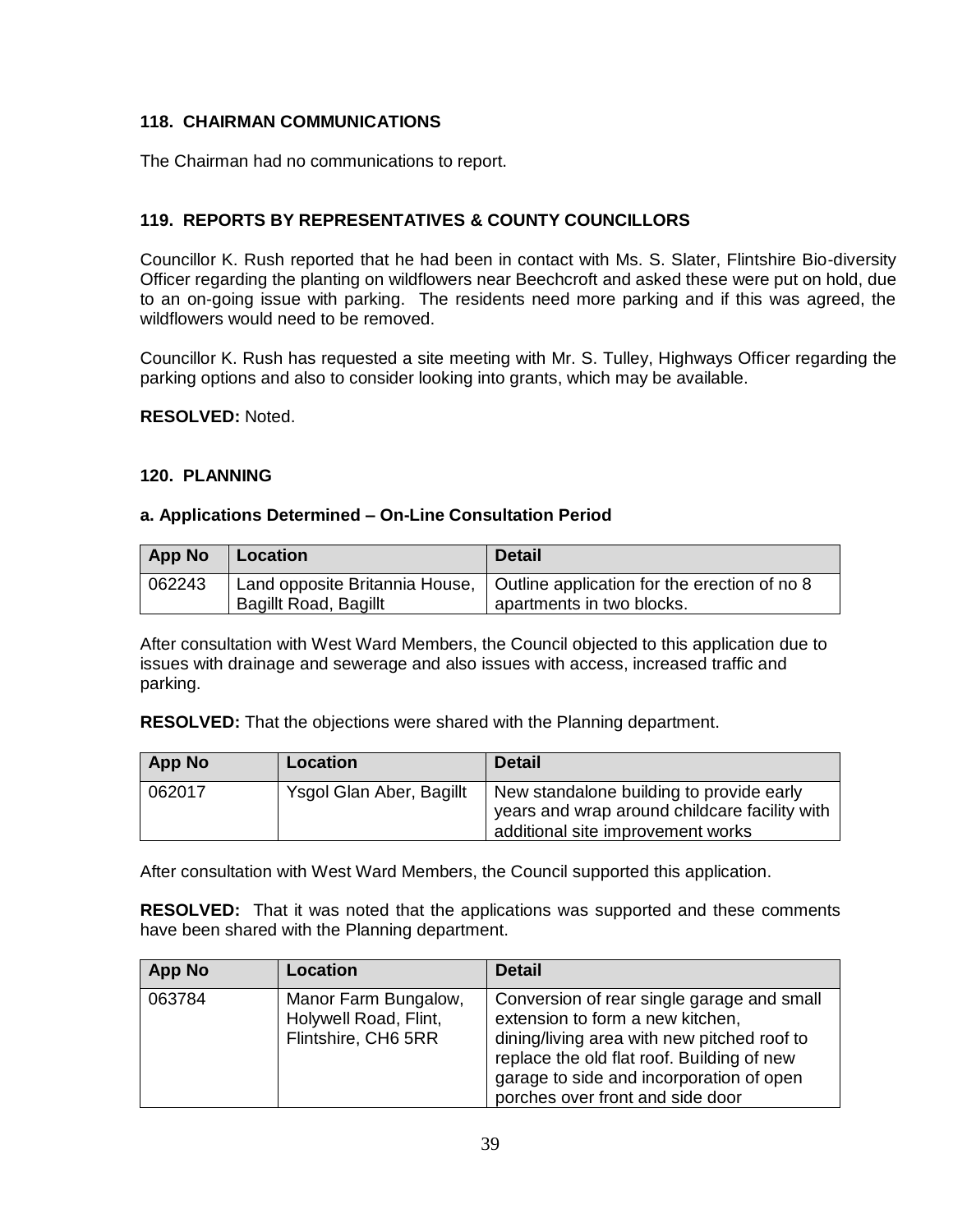After consultation with East Ward Members, the Council supported this application.

**RESOLVED:** That it was noted that the applications was supported and these comments have been shared with the Planning department.

### **b. Applications for Consideration**

| <b>App No</b> | Location                                                                      | <b>Detail</b>                             |
|---------------|-------------------------------------------------------------------------------|-------------------------------------------|
| 063925        | Unit 1, Manor Industrial<br>Estate, Flint, Flintshire,<br>CH <sub>6</sub> 5UY | Installation of external extraction plant |

**RESOLVED:** That Councillors agreed to support this application and this will be passed onto the Flintshire Planning Department.

### **c. Application Decisions – for information only.**

| <b>App No</b> | <b>Location</b>                                                              | <b>Detail</b>                                                                                                                                                                                                                                                                             | <b>Decision</b>                   |
|---------------|------------------------------------------------------------------------------|-------------------------------------------------------------------------------------------------------------------------------------------------------------------------------------------------------------------------------------------------------------------------------------------|-----------------------------------|
| 062867        | Pen Y Bryn<br>Residential Home,<br>Fron Deg, Bagillt,<br>Flintshire, CH6 6HU | Application for approval of<br>details reserved by<br>condition no's 3 (Materials),<br>4(Landscaping),<br>6(Parking/Turning),<br>7(Surface Water -<br>Highways), 8(Construction<br>Traffic), 9(Travel Plan),<br>11(Surface Water) attached<br>to Planning Permission<br>reference 059174. | Part<br>Permitted/Part<br>Refused |
| 063428        | Ellaville, Old London<br>Road, Bagillt, Flint,<br>Flintshire, CH6 6BP        | Erection of a Bedroom and<br>Sunroom extensions to<br>existing bungalow with<br>raised patio                                                                                                                                                                                              | Approved                          |
| 063539        | 17 Vicarage Road,<br>Bagillt, Flint, Flintshire,<br>CH <sub>6</sub> 6DB      | To reduce rear door from<br>5m to 3.5m & install small<br>window. Removal of side<br>window facing no 20.                                                                                                                                                                                 | Approved                          |
| 063253        | The Old Royal Oak,<br>High Street, Bagillt,<br>Flint, Flintshire, CH6<br>6HE | Alteration to roof of<br>extension                                                                                                                                                                                                                                                        | Refused                           |
| 063630        | Panton Hall, Old<br>Bagillt Road, Bagillt,<br>Flintshire, CH6 6ER            | Application for approval of<br>details reserved by<br>condition no 7<br>(Archaeological Watching<br>Brief) attached to Planning<br>Permission reference<br>numbers (060306 and<br>060307)                                                                                                 | Partially<br><b>Discharges</b>    |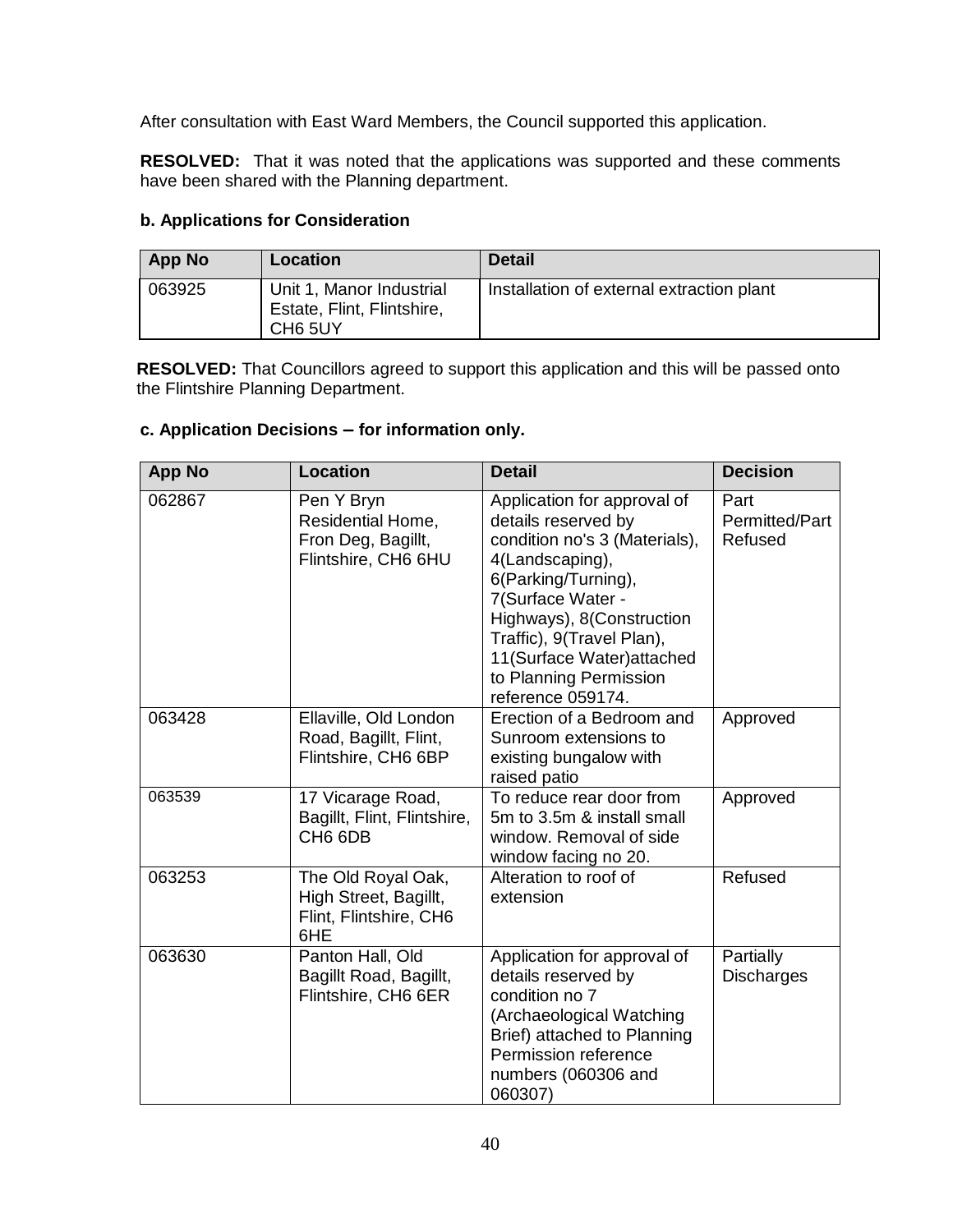| 063646 | Feathers Inn, High<br>Street, Bagillt,<br>Flintshire, CH6 6HE   | Erection of 8no Semi-<br>Detached two bedroomed<br>houses with car parking.        | Refused                  |
|--------|-----------------------------------------------------------------|------------------------------------------------------------------------------------|--------------------------|
| 062512 | The Old Bakery, High<br>Street, Bagillt,<br>Flintshire, CH6 6HE | Erection of two semi<br>detaching dwellings.                                       | Refused                  |
| 062797 | Advertising site Land<br>at Hoylwell Road,<br>Bagillt CH6 6HT   | Conversion of exsisting<br>advertising displays to<br>digital advertising displays | Approved                 |
| 063435 | Feathers Inn, High<br>Street, Bagillt, CH6<br>6HE               | To enable redevelopment                                                            | Approval not<br>required |

The Clerk informed the Council of the above planning application decision that was received from Flintshire County Council.

**RESOLVED:** That the Application decisions were noted.

## **121. ACCOUNTS FOR PAYMENT**

## **December 2021**

| <b>Voucher</b><br>No | <b>Name</b>                                 | <b>Details</b>                                                  | £      |
|----------------------|---------------------------------------------|-----------------------------------------------------------------|--------|
| 69                   | Royal British Legion                        | Purchase of 3 x Tommy Statue Soldiers                           | 525.00 |
| 70                   | Mrs. L. Wood, Clerk                         | <b>Clerks Salary &amp; Expenses</b>                             | 712.58 |
| 71                   | 8 <sub>l</sub><br>HM<br>Revenues<br>Customs | Tax & NI Clerks Salary                                          | 191.01 |
| 72                   | <b>Clwyd Pension Fund</b>                   | Employers & Employees' Pension Contribution for<br><b>Clerk</b> | 203.68 |
| 73                   | <b>Opus Energy</b>                          | <b>Library Electricity</b>                                      | 40.86  |
| 74                   | <b>SLCC</b>                                 | Subscription renewal                                            | 144.00 |
| 75                   | Fairway<br>Design<br>to l<br>Print          | Xmas cards                                                      | 81.60  |
| 76                   | <b>Bagillt Web Design</b>                   | <b>Website Accessibility</b>                                    | 340.00 |

# **January 2022**

| Voucher No | <b>Name</b> | Details |  |
|------------|-------------|---------|--|
|------------|-------------|---------|--|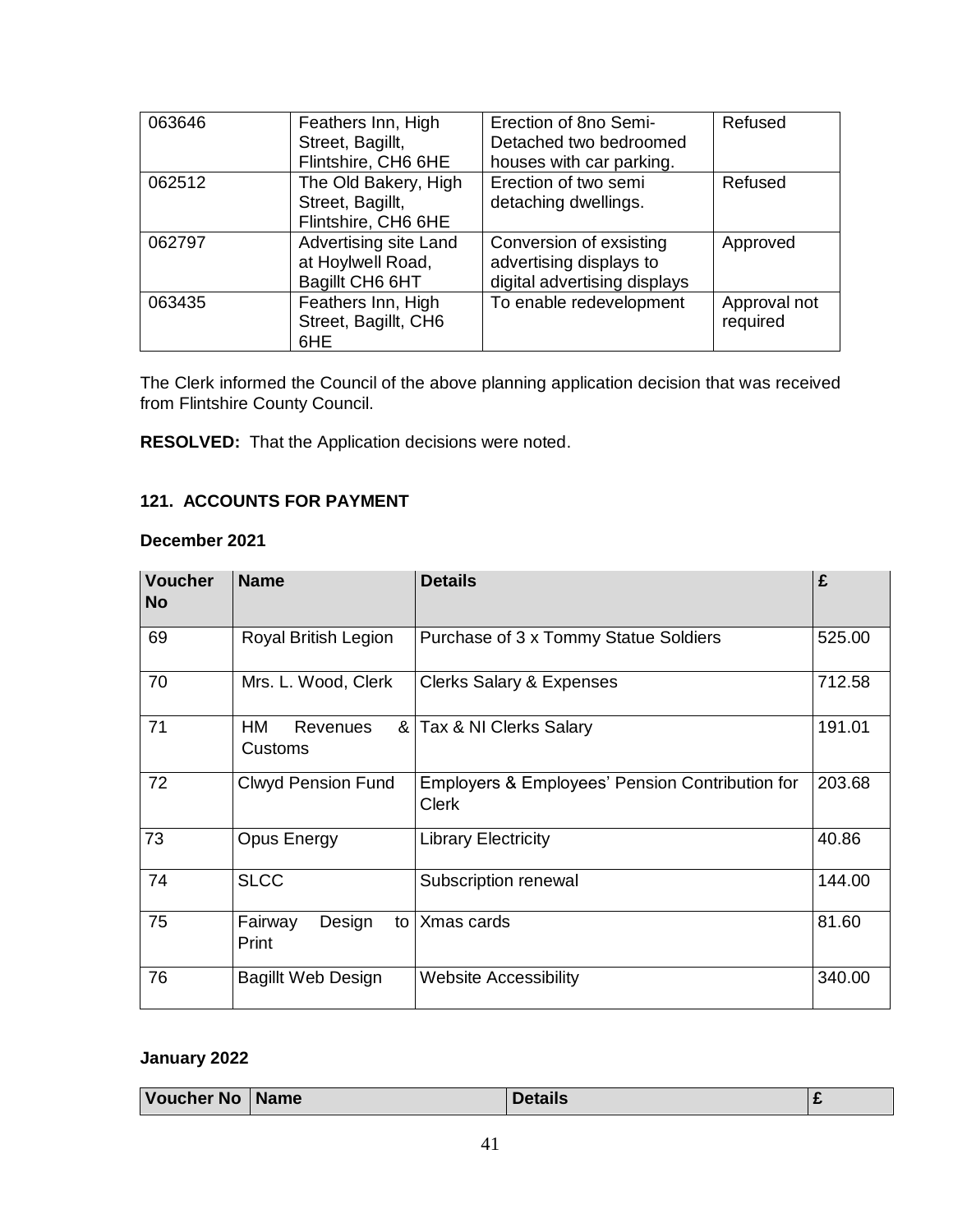| 77 | Mrs. L. Wood, Clerk                               | <b>Clerks Salary &amp; Expenses</b>                                        | 759.82 |
|----|---------------------------------------------------|----------------------------------------------------------------------------|--------|
| 78 | <b>HM Revenues &amp; Customs</b>                  | Tax & NI - Clerks Salary                                                   | 191.01 |
| 79 | <b>Clwyd Pension Fund</b>                         | <b>Employers &amp; Employees' Pension</b><br><b>Contribution for Clerk</b> | 203.68 |
| 80 | Opus Energy                                       | <b>Community Library Electricity</b>                                       | 20.50  |
| 81 | <b>Full Circle Security</b>                       | Annual Maintenance - Stag Inn                                              | 296.64 |
| 82 | <b>Full Circle Security</b>                       | Annual Maintenance - Gadlys Lane<br>& Cherry Picker                        | 568.56 |
| 83 | Ebuyer                                            | <b>Printer Inks</b>                                                        | 34.55  |
| 84 | J R Jones 'Old Back Yard'<br><b>Garden Centre</b> | Supply of 6 Xmas Trees                                                     | 300.00 |

**RESOLVED:** That the above-mentioned accounts be paid.

### **122. COMMUNITY LIBRARY**

Councillor Mrs. W. Owens reported that following the previous discussions and agreement for the Council to pay for the Community Library Door and Blinds, quotations had been received and shared with the Chair and Vice Chair in the recess. The door has been fitted and provides security and better emergency access. The Blinds will be fitted in the coming weeks.

Councillor Mrs. W. Owens also reported that the Library had been successful in obtaining a grant from the FLVC for Community Cinema facilities, equipment is currently being sourced. Black out blinds for the other side of the Library will now be needed, the Library is applying for further grants but if un-successful they may approach the Council for additional funding if possible.

### **RESOLVED:** Noted

### **123. CCTV CAMERAS**

Councillor C. P. Owens raised concerns over the benefit and costs of the CCTV Camera's in the village. Some years ago, the Council purchased two CCTV camera's following advice and guidance from the Police, to date, the Council have not been given any information on the success of the camera's, what the cameras can see, their benefit to the Community.

Councillors all agreed that the Council spent a lot of money to the purchase and set up of the CCTV cameras and are continuing to spend on the annual maintenance costs, therefore the Council needs to consider if the cameras benefit the community sufficiently to justify the cost.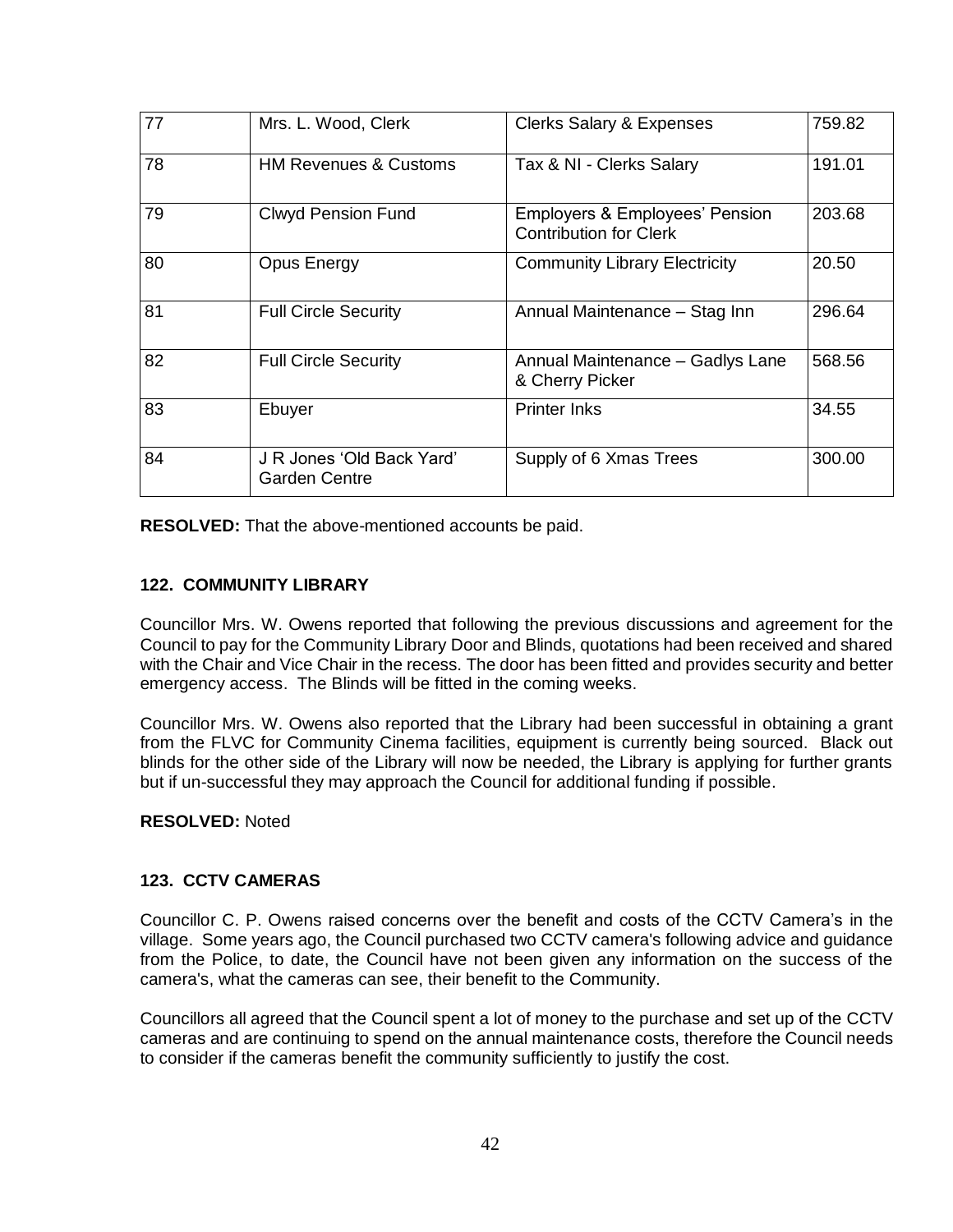Councillor Mrs. W. Owens proposed we request that the delegation of Councillor who are hopefully attending the Police meeting share the Council's concerns.

The Chair proposed a letter was also sent to Inspector S. Roberts and the Police Crime Commissioner.

Councillor agreed to both proposals.

**RESOLVED:** That the Clerk will write to Inspector S. Roberts and the Police Crime Commissioner to address concerns regarding the CCTV Cameras in the village.

#### **124. CHRISTMAS LIGHTS**

Councillor Miss. T. Strong said a number of residents have asked if the Council would consider Christmas lamp post illuminations, maybe purchase a couple each year and continue to add each year.

Councillors explained that this has been discussed some years ago and the village did have this type of illuminations, however due to vandalism and costs, a decision was made to stop having these illuminations. The cost of lamp post illuminations and maintenance is beyond the Council's budget.

The Chair said many residents have commented on the trees and lights we now have around the village and are very pleased with the efforts. The Chair also had concerns, if we put up a couple of lamp post illuminations to start with, which area of the village would you chose, this may cause issues.

The majority of the Council agreed they would not pursue additional Christmas illuminations.

**RESOLVED:** That this be noted but the Council would not pursue additional Christmas illuminations.

### **125. ESTIMATES OF INCOME AND EXPENDITURE 2022/23**

The meeting considered a report of the Clerk and Responsible Financial Officer on Estimates for 2022/23, which was prepared in consultation with the Chairman and Vice Chairman and taking into consideration the decisions that were made at the November meeting. See Appendix A.

The report indicated the projected increase in the precept if the proposals, as submitted, were approved.

**RESOLVED:** That a precept of £45,600.00 be made on Flintshire County Council for 2022/23, which equated to a Band D charge of £31.08, an increase of £2.79 or 9.9% on the last financial year and the attached report is agreed and approved.

## **126. INVESTEMENTS STRATEGY 2022/23**

The meeting considered a report of the Responsible Financial Officer on Local Government Investments, copies of which had been previously circulated to Members. The Appendix to